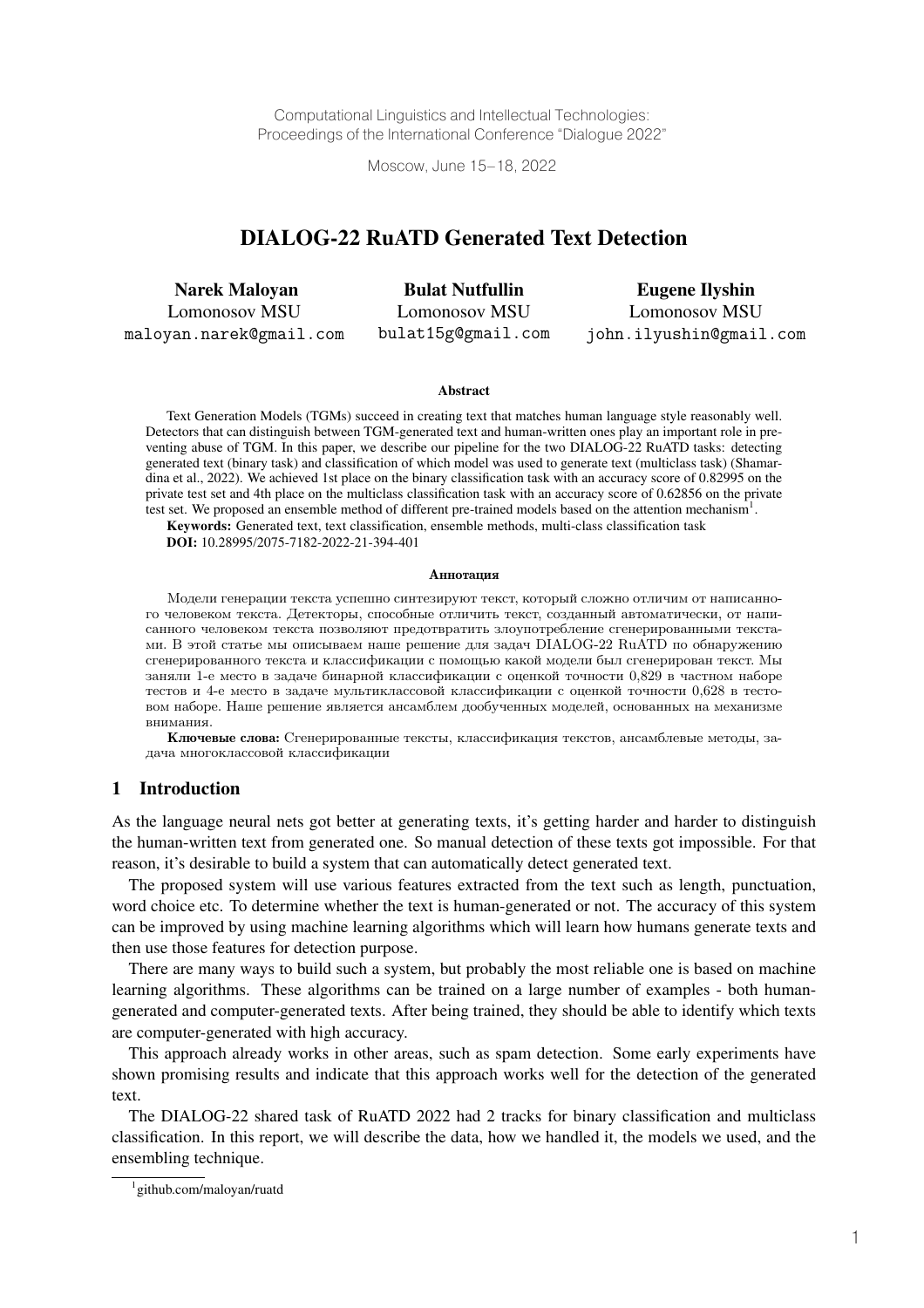# 2 Task Definition

For the binary classification task  $F_{binary}$ , we frame the generated text detection problem as follows: given a piece of text X, label it as either human-written or machine-generated  $y_{binary} = \{H, M\}.$ 

$$
F_{binary}: X \to y_{binary}
$$

For the multiclass classification task  $F_{multiclass}$ , we set up the problem as follows: given a piece of text  $X$ , label it as one of the 14 classes that represent deep neural models

 $y_{multiclass} = \{M2M-100, Human, OPUS-MT, M-BART50, ruGPT3-Medium,$  $ruGPT3-Small, mT5-Large, ruGPT3-Large, ruT5-Base-Multitask,$  $mT5-Small, ruT5-Base, ruGPT2-Large, M-BART, ruT5-Large\}$ 

 $F_{multiclass}: X \rightarrow y_{multiclass}$ 

## 3 Datasets

Provided datasets offer the train and test splits. The part of the set was annotated automatically by different generative models. Various language models were fine-tuned on different tasks: machine translation, paraphrasing, summarization, simplification, and unconditional text generation - are used to generate texts. The texts written by a human were collected from open sources from different domains. (rua, a), (rua, b).

| Text                                                                         | <b>Class</b> |
|------------------------------------------------------------------------------|--------------|
| Обустройство тротуаров, мостовых (в том числе тротуарной плиткой).           | H            |
| Минстрой обозначил способы снижения энергоемкости российской экономики.      |              |
| В конце 1873 года военный суд вынес решение по делу Франциска Ахиллы Базейн. |              |
| увеличение правовой грамотности и развитие правосознания граждан.            |              |

#### Table 1: Example of the binary classification data.

| Text                                          | <b>Class</b> |
|-----------------------------------------------|--------------|
| Прочла автобиографию Каутского, Одесса, 1905. | Human        |
| Вы не можете быть в печи и в муши.            | M-BART50     |
| Вторая попытка привела к тому же результату.  | OPUS-MT      |
| Сколько учеников в вашем классе?              | $M2M-100$    |

Table 2: Example of the multiclass classification data.

## 4 Related Works

In this section, we will discuss various methods for detecting machine-generated texts.

Over the past years, many approaches appeared for generated text detection. The latest works are usually based on using transformer-based models. Either fine-tuning the proposed task or using probabilities distribution to make decision-based on them (Ippolito et al., 2019). Here we list some examples of different methods:

- First, we calculate the mean likelihood over all machine-generated sequences, then the mean of human-written ones. If the likelihood according to some language model is closer to the machinegenerated mean likelihood, then we consider it as generated text (Solaiman et al., 2019);
- In GLTR (Gehrmann et al., 2019) described a method using a language model to compute the probability distribution of the next word given the text sequence. For each sequence position, we get the likelihood of the ground-truth next word within this list. Then these ranks are displayed on a histogram. Based on the distribution of bins, we can decide if this text is generated or not.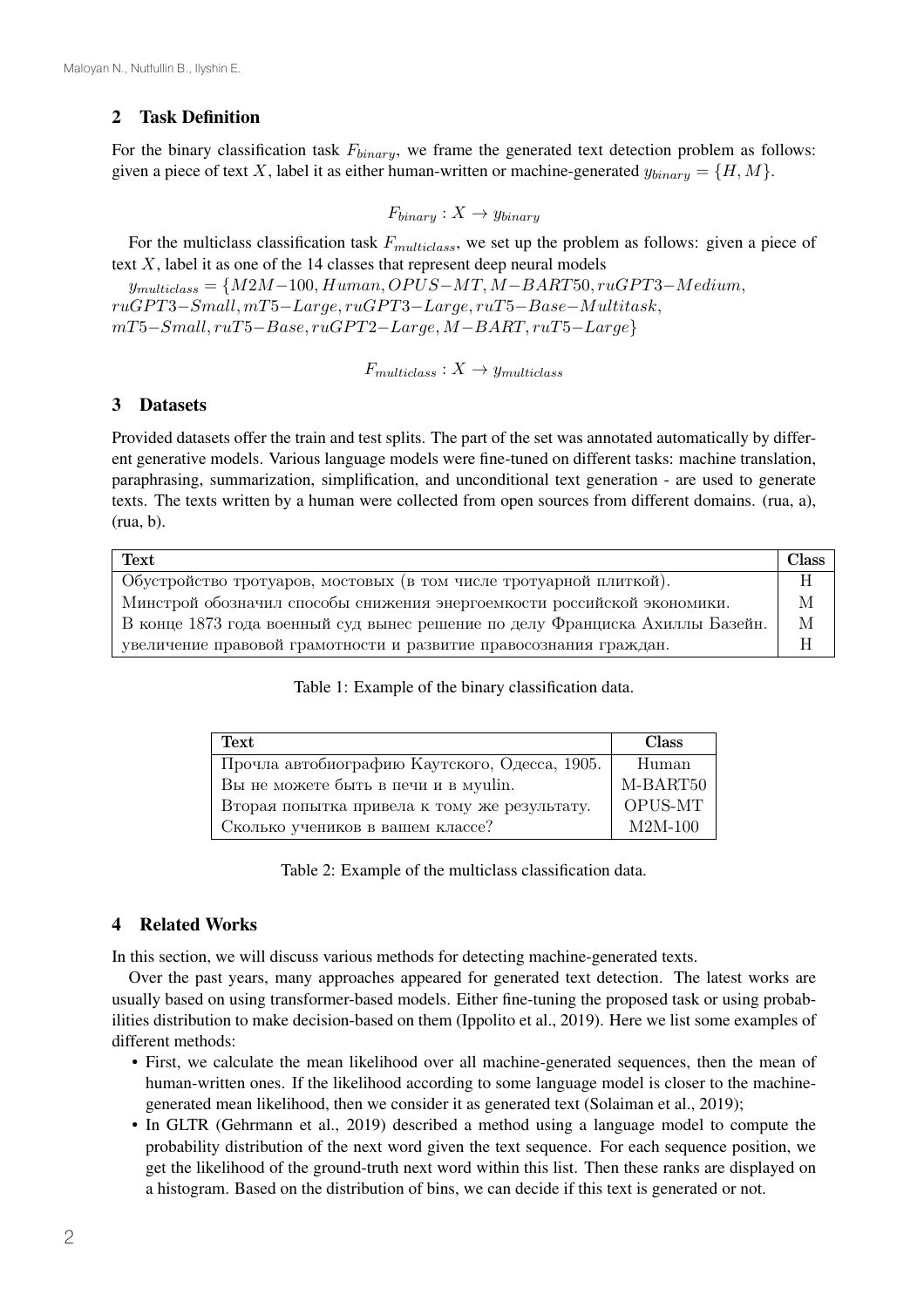- Bert fine-tuning on the classification task. Having a label of text if it's machine-generated or not, we can fine-tune the language model to predict (Solaiman et al., 2019)
- Also, there is possible to use human-machine collaboration. Real or Fake Tool provides a game-like interface for humans to decide at what point the text begins to be written by a computer (Dugan et al., 2020).

More approaches are described in the survey (Jawahar et al., 2020).

# 5 Experiment Setup

In this section, we present the experiment configurations we use to solve binary and multiclass tasks.

## 5.1 Data preproccessing

We decided not to perform any preprocessing of the text itself. Regarding the data split:

- Binary classification. We concatenated the train set with the validation set. This new concatenated dataset gave us an option to perform a 5-fold cross-validation;
- Multiclass classification. We took the data as is without changing anything.

## 5.2 Models

All models we used for fine-tuning we got from transformers library (Wolf et al., 2020). Here we will describe these models:

- sberbank-ai/sbert large nlu ru(hab, 2020), sberbank-ai/ruBert-large, DeepPavlov/rubertbase-cased are BERT models (Devlin et al., 2018). Sber-ai models were fine-tuned on a closed dataset collected by their research group (sbe, ). DeepPavlov's RuBERT was fine-tuned on the Russian part of Wikipedia and news data.
- IlyaGusev/mbart ru sum gazeta is a mBART model fine-tuned on the dataset for summarization of Russian news(Gusev, 2020). The original MBart model was pretrained on large-scale monolingual corpora in many languages using the BART objective. mBART is one of the first methods for pre-training a complete sequence-to-sequence model by denoising full texts in multiple languages, while previous approaches have focused only on the encoder, decoder, or reconstructing parts of the text (Liu et al., 2020).
- MoritzLaurer/mDeBERTa-v3-base-mnli-xnli (He et al., 2021) This multilingual model is suitable for multilingual zero-shot classification. The original model was pre-trained by Microsoft on the CC100 multilingual dataset (Wenzek et al., 2020).

This model was fine-tuned on the XNLI development dataset and the MNLI train dataset. The XNLI development set consists of translated texts for each of the 15 languages (Conneau et al., 2018).

• DeepPavlov/xlm-roberta-large-en-ru-mnli is an XLM-RoBERTa model (Conneau et al., 2019) which was fine-tuned on the english-russian part of the MNLI (Williams et al., 2017) dataset.

## 5.3 Binary classification (with ensembling technique)

#### Five chosen models were used in the experiement: sberbank-ai/sbert\_large\_nlu\_ru, sberbankai/ruBert-large, IlyaGusev/mbart\_ru\_sum\_gazeta , MoritzLaurer/mDeBERTa-v3-base-mnli-xnli, DeepPavlov/xlm-roberta-large-en-ru-mnli

Let's describe steps for training each of these models:

- 1. We split our training dataset into non-overlapping 5-folds and performed cross-validation (Figure 1);
- 2. for each validation fold we predicted the target and as a result, we got out-of-fold predictions for training data;
- 3. for the test set, we predicted the target from every 5 models from cross-validation and averaged the result which is marked with red;

As a meta-model, we choose Logistic Regression, which was trained on out-of-fold predictions. Then we predict the final results for the test set.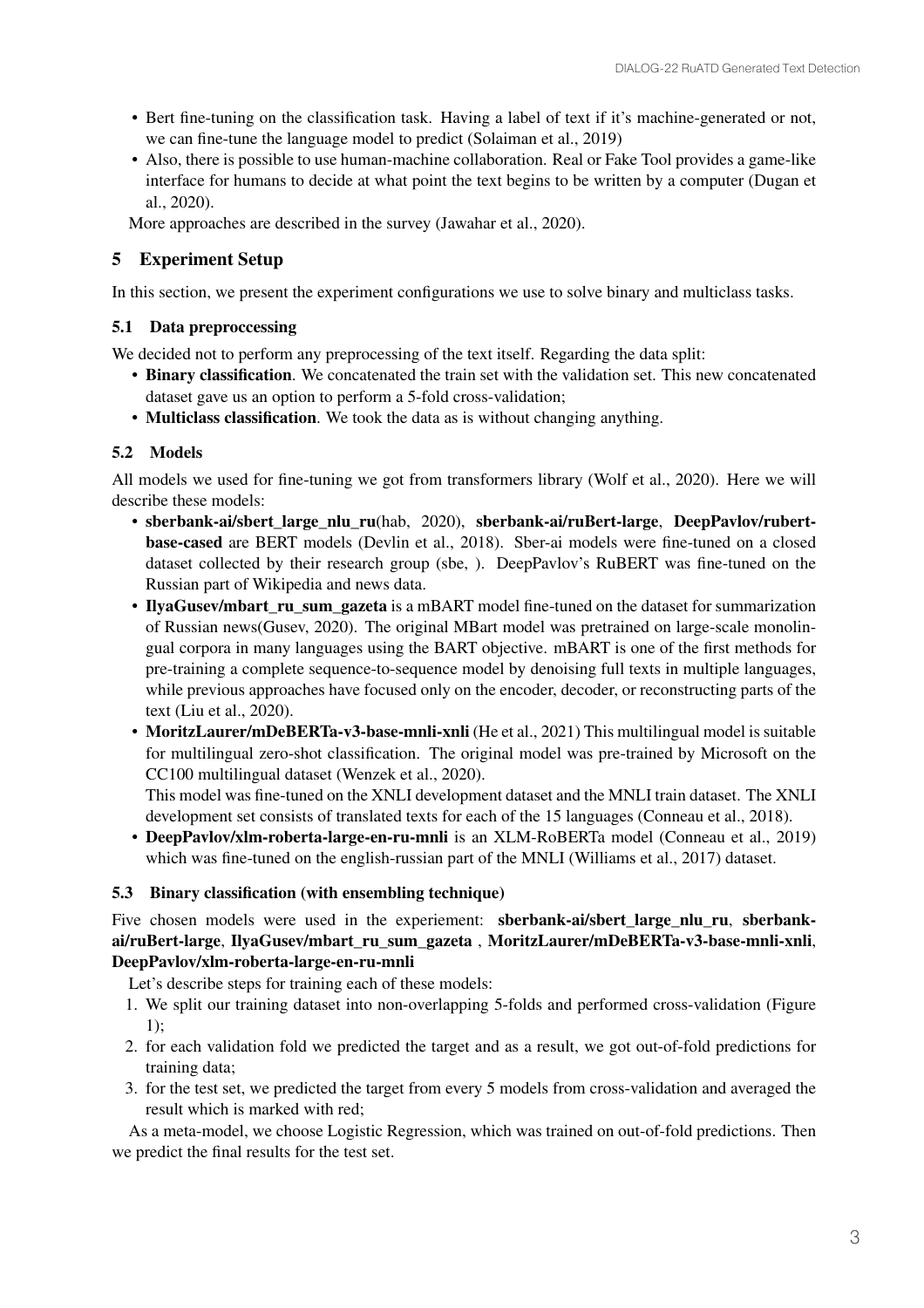

Figure 1: Ensembling scheme

#### 5.4 Multiclass classification

For the multiclass classification we chose these models: DeepPavlov/rubert-base-cased, DeepPavlov/xlm-roberta-large-en-ru, IlyaGusev/mbart\_ru\_sum\_gazeta. We fine-tune these models without cross-validation only on provided train set.

## 6 Results

Table 3 shows each model accuracy score on binary classification task. The multiclass classification accuracy is shown in Table 4. On both tasks, the best performing single model was DeepPavlov/xlmroberta-large-en-ru-mnli. We managed to ensemble models in the binary task, so the ensemble of models showed the best accuracy.

| <b>Model name</b>                       | <b>Accuracy</b>     |
|-----------------------------------------|---------------------|
| sberbank-ai/sbert_large_nlu_ru          | $0.79986 \pm 0.003$ |
| sberbank-ai/ruBert-large                | $0.80154 \pm 0.002$ |
| IlyaGusev/mbart_ru_sum_gazeta           | $0.80566 \pm 0.001$ |
| MoritzLaurer/mDeBERTa-v3-base-mnli-xnli | $0.80710 \pm 0.001$ |
| DeepPavlov/xlm-roberta-large-en-ru-mnli | $0.81708 \pm 0.002$ |
| <b>Ensemble</b>                         | $0.82995^2$         |

Table 3: Results for binary classification for different models

| <b>Model name</b>                        | <b>Accuracy</b> (validation) | Accuracy(kaggle public/private) |
|------------------------------------------|------------------------------|---------------------------------|
| IlyaGusev/mbart_ru_sum_gazeta            | 0.6142                       | 0.61459/0.61092                 |
| DeepPavlov/rubert-base-cased.            | 0.6045                       | 0.60433/0.60472                 |
| DeepPavlov/xlm-roberta-large-en-ru-mnli. | 0.6242                       | 0.62856/0.62644                 |

Table 4: Results for multiclass classification for different models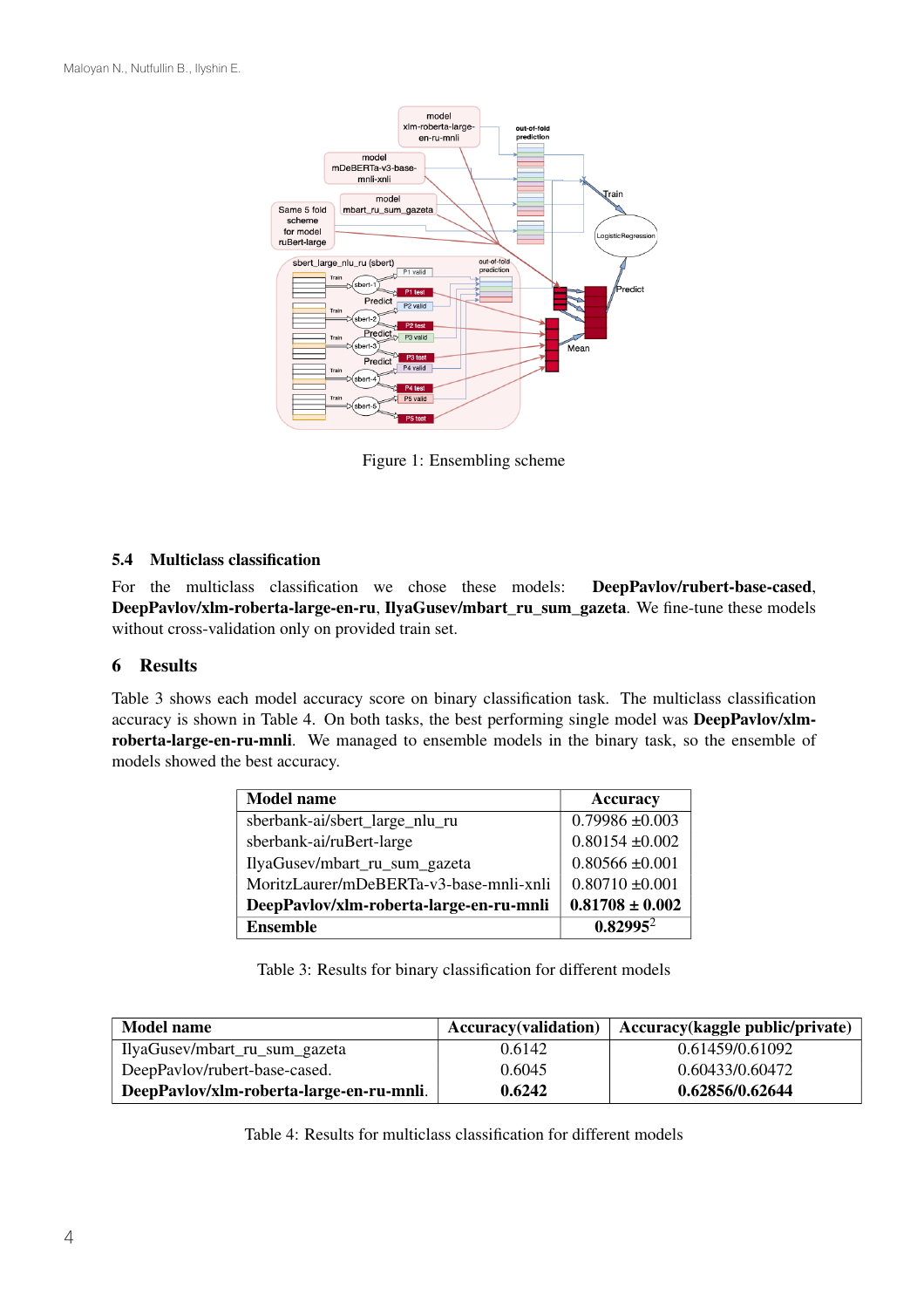#### 7 Conclusion

In this paper, we described our pipeline for the DIALOG-22 RuATD challenge. Our solution achieved 1st place in binary classification using ensembling techniques and 4th place for the multiclass classification task using only a single model. However, the proposed solution requires a lot of computational power, so it cannot be used in real-time systems to detect generated texts. But it gives us an understanding that we still need to upgrade methods to distinguish generated texts from human-written ones.

#### References

- Alexis Conneau, Guillaume Lample, Ruty Rinott, Adina Williams, Samuel R Bowman, Holger Schwenk, and Veselin Stoyanov. 2018. Xnli: Evaluating cross-lingual sentence representations. *arXiv preprint arXiv:1809.05053*.
- Alexis Conneau, Kartikay Khandelwal, Naman Goyal, Vishrav Chaudhary, Guillaume Wenzek, Francisco Guzmán, Edouard Grave, Myle Ott, Luke Zettlemoyer, and Veselin Stoyanov. 2019. Unsupervised crosslingual representation learning at scale. *arXiv preprint arXiv:1911.02116*.
- Jacob Devlin, Ming-Wei Chang, Kenton Lee, and Kristina Toutanova. 2018. Bert: Pre-training of deep bidirectional transformers for language understanding. *arXiv preprint arXiv:1810.04805*.
- Liam Dugan, Daphne Ippolito, Arun Kirubarajan, and Chris Callison-Burch. 2020. Roft: A tool for evaluating human detection of machine-generated text. *arXiv preprint arXiv:2010.03070*.
- Sebastian Gehrmann, Hendrik Strobelt, and Alexander M Rush. 2019. Gltr: Statistical detection and visualization of generated text. *arXiv preprint arXiv:1906.04043*.
- Ilya Gusev. 2020. Dataset for automatic summarization of russian news. // *Conference on Artificial Intelligence and Natural Language*, P 122–134. Springer.
- 2020. Natulral language model learning with bert and tensorflow link:https://habr.com/ru/company/sberdevices/blog/527576/, Nov.
- Pengcheng He, Jianfeng Gao, and Weizhu Chen. 2021. Debertav3: Improving deberta using electra-style pretraining with gradient-disentangled embedding sharing. *arXiv preprint arXiv:2111.09543*.
- Daphne Ippolito, Daniel Duckworth, Chris Callison-Burch, and Douglas Eck. 2019. Automatic detection of generated text is easiest when humans are fooled. *arXiv preprint arXiv:1911.00650*.
- Ganesh Jawahar, Muhammad Abdul-Mageed, and Laks VS Lakshmanan. 2020. Automatic detection of machine generated text: A critical survey. *arXiv preprint arXiv:2011.01314*.
- Yinhan Liu, Jiatao Gu, Naman Goyal, Xian Li, Sergey Edunov, Marjan Ghazvininejad, Mike Lewis, and Luke Zettlemoyer. 2020. Multilingual denoising pre-training for neural machine translation. *Transactions of the Association for Computational Linguistics*, 8:726–742.
- Ruatd 2022 (binary task). https://www.kaggle.com/competitions/ruatd-2022-bi. Accessed: 2022-03- 28.
- Ruatd 2022 (multi task). https://www.kaggle.com/competitions/ruatd-2022-multi-task. Accessed: 2022-03-28.
- Sberbank-ai. https://huggingface.co/sberbank-ai.
- Tatiana Shamardina, Vladislav Mikhailov, Daniil Chernianskii, Alena Fenogenova, Marat Saidov, Anastasiya Valeeva, Tatiana Shavrina, Ivan Smurov, Elena Tutubalina, and Ekaterina Artemova. 2022. Findings of the The RuATD Shared Task 2022 on Artificial Text Detection in Russian. // *Computational Linguistics and Intellectual Technologies: Papers from the Annual Conference "Dialogue"*, volume 21, P xxx–xxx.
- Irene Solaiman, Miles Brundage, Jack Clark, Amanda Askell, Ariel Herbert-Voss, Jeff Wu, Alec Radford, Gretchen Krueger, Jong Wook Kim, Sarah Kreps, et al. 2019. Release strategies and the social impacts of language models. *arXiv preprint arXiv:1908.09203*.